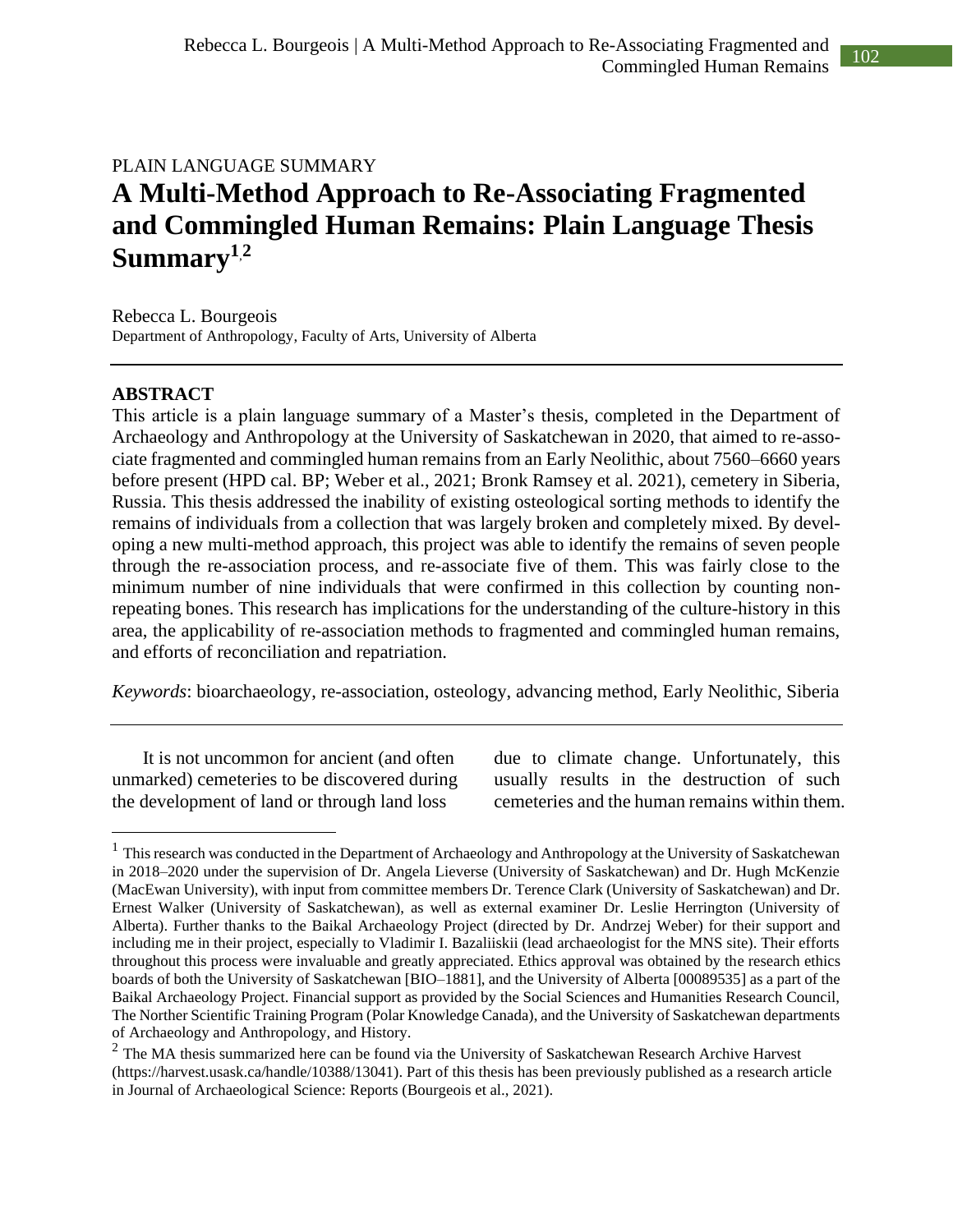This summary details my thesis that aimed to re-associate a collection of fragmented (broken) and commingled (mixed) human remains back into identifiable individuals (Bourgeois 2020). A multi-method approach was developed using the Early Neolithic Kitoi cemetery site of Moty-Novaia Shamanka (MNS) from the Lake Baikal region of Siberia, Russia, which dates to about 6800 years ago (Bazaliiski et al. 2016). MNS is located between two other large cemeteries of this time period, Lokomotiv and Shamanka II, but it is unique in being the only Early Neolithic Kitoi site to have been found on a tributary river instead of on the coast of Lake Baikal or along the Angara River (the major drainage river from Lake Baikal). Preliminary dates from MNS also placed this cemetery at the end of the Early Neolithic Period, which makes its human remains some of the last uncovered from a visible cemetery before the onset of the Middle Neolithic Period (Bazaliiski et al. 2016). This is important because during the Middle Neolithic Period, it appears as though people stopped burying the dead in formal or visible cemeteries marking a distinct change in burial practices in this region. Over 1000 years later, this practice was started up again (Weber et al. 2021; Weber and Bettinger 2010; Weber et al. 2016).

Unfortunately, in the 1990s MNS, originally located atop a hill, was bulldozed for flood management. This resulted in the commingling and fragmentation of the human remains. Thus far, there has been no analysis on the bones within the MNS collection other than an initial population size estimate of 19 by Dr. Denis Pezhemsky of Lomonosov State University in Moscow, Russia (Bazaliiski et al. 2016). As a part of the Baikal Archaeology Project, this thesis (Bourgeois 2020) addressed this gap in analysis by creating and applying a multi-method approach to re-associate the fragmented and commingled human remains found at MNS. Although many bioarchaeologists have been able to successfully re-associate commingled full human bones back into individual skeletons, the high level of fragmentation at MNS necessitated a new approach to achieve the same success. Using aspects of other methods (see thesis for details), I created a four-stage approach suited to the MNS collection and the goals of this project. This approach and the following results are detailed in Bourgeois (2020) and Bourgeois and colleagues (2021).

The entire MNS collection included 1,245 human bone fragments whose sizes ranged greatly. For 71% of these fragments, I was able to identify which bone they were from and was able to refit just over 16%, much like puzzle pieces. From this collection, I partially reassociated the remains of five individuals and identified eight other groupings of fragments that were either paired or related bones from the same person. Together, these groupings represented at least seven people. This number, however, represented the amount of people identified by grouping of multiple bones. By counting non-repeating single bones, I found that at least nine people were present in the MNS collection. Within the groupings identified in this thesis there was one juvenile individual, who was approximately fourteen to eighteen years old when they died, while the rest were the remains of adults (over the age of twenty years at time of death). Within the MNS collection there were signs of osteoarthritis, chronic ear infection, and active lifestyle.

This thesis challenged the idea that fragmented and commingled human remains did not warrant the same level of analysis as complete remains and that they can typically only be looked at as separate pieces. The value of this research lies in the information that it was able to gain from the MNS collection, the potential contribution to the goals of the Baikal Archaeology Project, and the development of an approach that can be applied to a wide variety of contexts. To better study life-history, it is important to be able to tell which bones belong to which person. These values,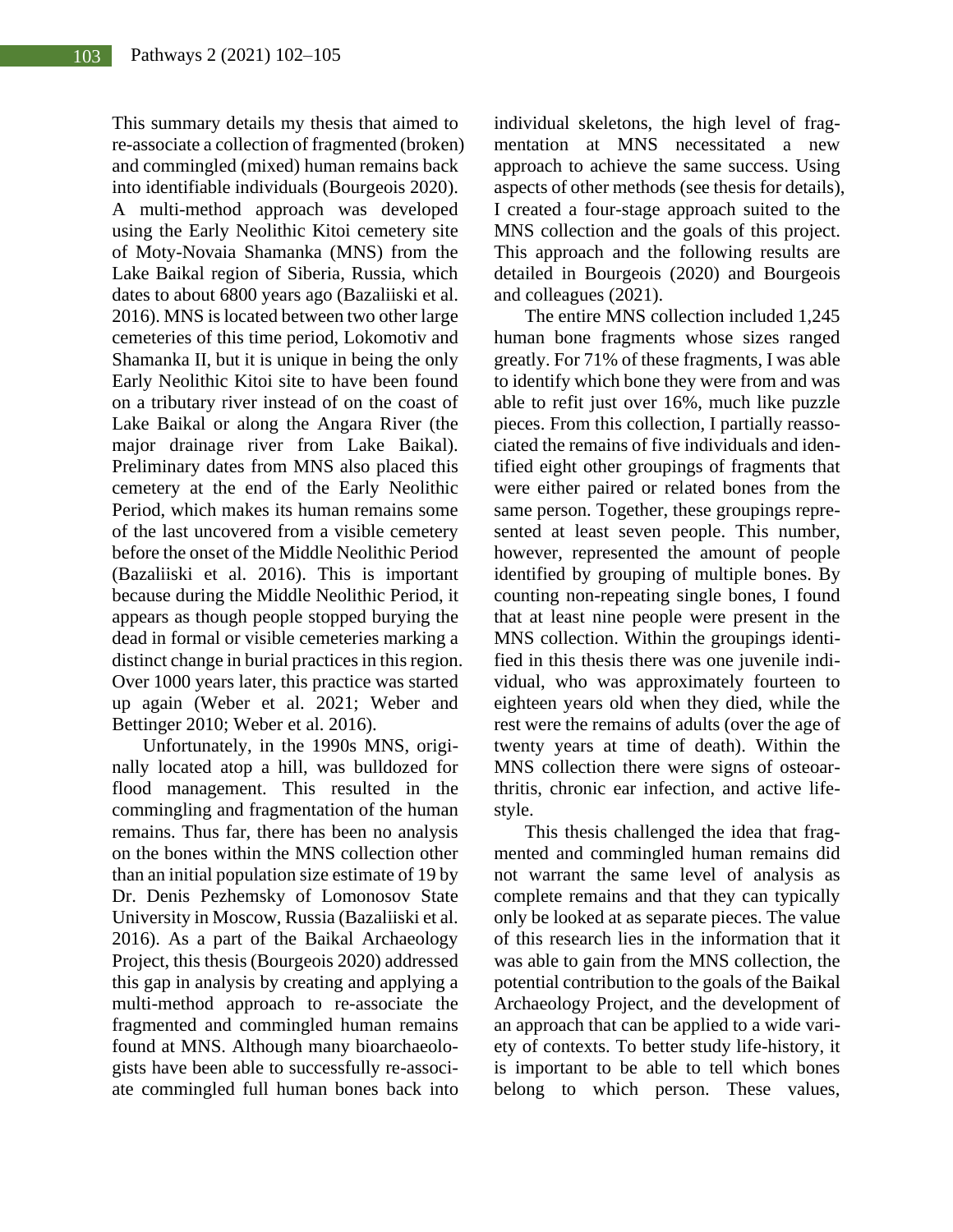however, go beyond scientific ability and can contribute to efforts of reconciliation and community-based research.

Re-associating fragmented and commingled human remains into individuals is important in contexts where cemeteries (most frequently unmarked cemeteries) are destroyed during the economic development of land or environmental changes. The ability of this multi-method approach to re-associate the remains of people whose identities have been otherwise lost would, in many cases (such as in forensic and historical contexts), be extremely meaningful to families and descendant communities. This is especially true in countries like Canada where urban sprawl and resource extraction result in rapid land development. Recently, in cases where Indigenous heritage is involved, anthropological practice is often reliant on the relationship between anthropologists and the community under the umbrella of community-based research. In addition to calls of Indigenous communities, widespread stimuli for community-based research are the Truth and Reconciliation Commission of Canada's (TRC) Calls to Action (2015) and the United Nations Declaration of the Rights of Indigenous Peoples (UNDRIP) (United Nations 2007).

The goal of this thesis is relevant to the TRC Calls to Action and UNDRIP by providing a methodological basis that could contribute to matters regarding Indigenous ancestral remains from disturbed contexts. For example, the TRC Call to Action number 74 includes urging the federal government to "… respond to families' wishes for appropriate commemoration ceremonies and markers, and reburial in home communities where requested," in the case of the deceased children from residential schools (2015, 8). This is also stated more generally in Article 12 of UNDRIP as, "Indigenous peoples… have the right to the repatriation of their human remains," (2007, 12). Should a cemetery have eroded or been destroyed, resulting in the disturbance of the

burials, the ability to re-associate the remains of individuals would not only make reburial or repatriation processes easier but would also be extremely meaningful to the families and communities. To address goals that are more personal than scientific, new protocols must be developed for collaboration and study beyond the basic analysis of fragmented remains as separate pieces. This thesis aimed to contribute to advancing how bioarchaeologists consider fragmented and commingled human remains and develop a practical approach that can be applied in a wide variety of circumstances.

## **REFERENCES**

- Bazaliiskii, Vladimir I., S.A. Peskov, A.A. Shchetnikov, and A.A Tyutrin. 2016. "Early-Neolithic cemetery of Moty-Novaya Shamanka in the valley of the Irkut River." *Irkutsk State University Geoarchaeology Ethnography Anthropology Series* 18: 40–72.
- Bourgeois, Rebecca L., Vladimir I. Bazaliiskii, Hugh G. McKenzie, Terence N. Clark, and Angela R. Lieverse. 2021. "A Four-Stage Approach to Re-Associating Fragmented and Commingled Human Remains." *Journal of Archaeological Science: Reports* 37: 102984.
- Bourgeois, Rebecca L. 2020. "A Multi-Method Approach to Re-Associating Fragmented and Commingled Human Remains." Master's Thesis, University of Saskatchewan. https://harvest.usask.ca/handle/10388/130 41.
- Bronk Ramsey, Christopher, Rick J. Schulting, Vladimir I. Bazaliiski, Olga I. Goriunova, and Andrzej W. Weber. 2021. "Spatio-Temporal Patterns of Cemetery Use among Middle Holocene Hunter-Gatherers of Cis-Baikal, Eastern Siberia." *Archaeological Research in Asia* 25: